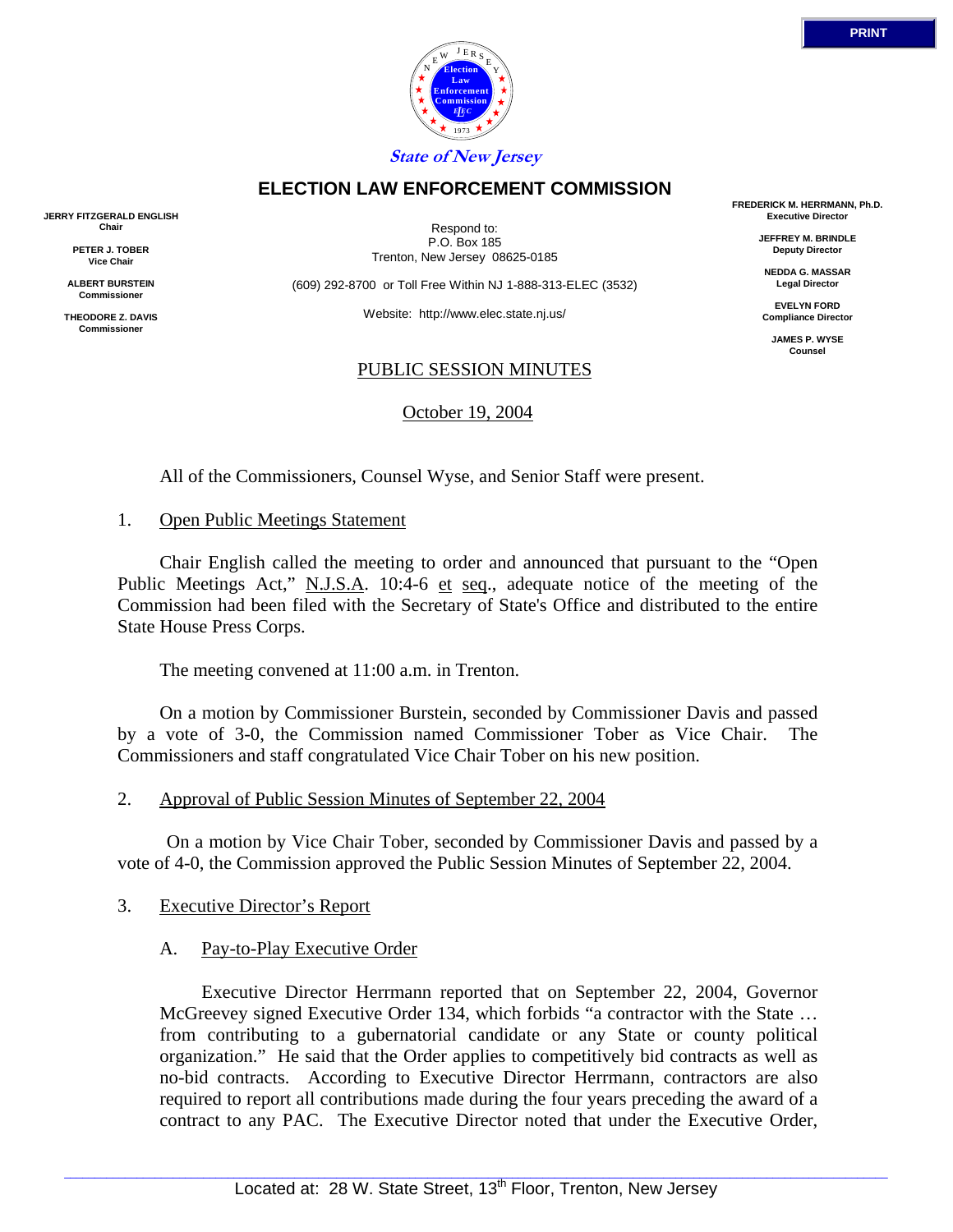ELEC is charged to work with the State Treasurer on reporting and regulations related to this provision.

## B. Legislative Developments

 Executive Director Herrmann mentioned that on October 4, 2004, he testified before the Senate State Government Committee on S-27 (Codey/Karcher), which freezes campaign contribution limits in 2004 for all committees except candidate committees. He stated that without this bill, ELEC would be required by law to adjust these limits for inflation this year. According to the Executive Director, under the bill, the Commission would adjust contribution limits in the law every four years but the adjustments will be made as suggestions to the Legislature not as mandated changes. He advised the Commission that News 12 NJ interviewed him on camera about his testimony.

## C. Staff Activities

 Executive Director Herrmann informed the Commission that on September 27, 2004, Legal Director Massar and he attended a talk about the impact of the McCain-Feingold Legislation on this year's presidential race given by former Federal Election Commission Chairman Trevor Potter at the Eagleton Institute of Politics of Rutgers University. He said that also in attendance were former ELEC Commissioner Susan Lederman, former ELEC Executive Director Scott Weiner, and the sponsor of ELEC's enabling legislation former Senator William Schluter.

 The Executive Director advised the Commission that on September 28, 2004, he made a presentation on the new lobbying and campaign finance laws to the Government Affairs Committee of the New Jersey Business and Industry Association (NJBIA). Executive Director Herrmann told the Commission that he explained the various bills and ELEC's regulatory process in implementing them and asked the group of about 100 agents to participate actively in that process because ELEC would need their comments to help in producing workable new rules. The Executive Director assured the committee that ELEC's goal is to achieve the purposes of the new legislation in as non-invasive a manner as possible. He also stated that the Commission's initial emphasis would be on education not enforcement.

 Executive Director Herrmann noted that on September 28, 2004, Legal Director Massar and he met at the invitation of State Treasurer John McCormac with his staff and him to discuss Governor McGreevey's Executive Order 134. He informed the Commission that pursuant to the Order, staff will advise the Treasurer on how to administer state vendor reporting of PAC contributions in the four years prior to the awarding of a contract. Executive Director Herrmann stated that staff will also be assisting the Treasurer with various database issues.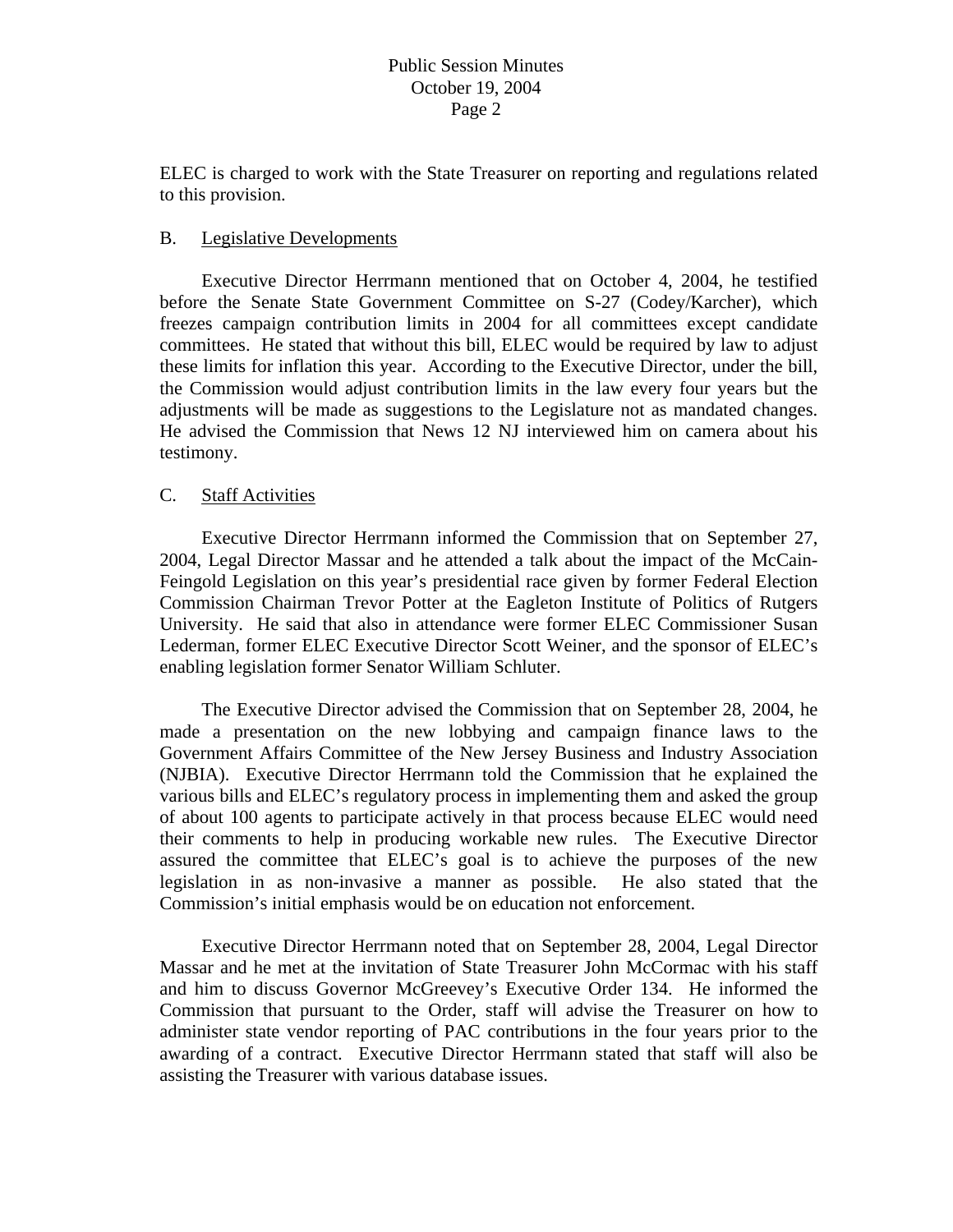The Executive Director mentioned that on October 5, 2004, Legal Director Massar and former Legal Director Gregory Nagy met with Professor Frank Askin's class at Rutgers University Law School in Newark to discuss the first amendment aspects of campaign finance law. He said that former Legal Director Nagy had served on ELEC's staff for nearly a quarter of a century and is one of the most knowledgeable persons in the country in the field of campaign finance law.

 Executive Director Herrmann added that on October 6, 2004, Legal Director Massar attended an Institute for Continuing Legal Education (ICLE) seminar on federal and state campaign finance laws.

 Executive Director Herrmann announced that the Commission has hired seven new staff members recently. They are:

- Brian Tripp Public Finance Computer Assistant,
- Chritine Aquilante Public Finance Analyst,
- Scott Fagerty Public Finance Analyst,
- Felice Fava Public Finance Analyst,
- Laura Jurkiewicz Public Finance Analyst,
- Maryanne Garcia Webmaster, and
- Maureen Tilbury Assistant Data Entry Operator.

### D. Conference on Governmental Ethics Laws (COGEL)

 Executive Director Herrmann noted that as mentioned at the last meeting, the annual COGEL conference is being held in San Francisco from December  $5<sup>th</sup>$  through  $8<sup>th</sup>$ , 2004. He noted that ELEC may send up to five persons. The Executive Director asked if any of the Commissioners would be able to attend.

- E. End of the Year Meeting Schedule
	- November 16, 2004 at  $11:00$  a.m. in Trenton; and,
	- $\bullet$  December 14, 2004 at 11:00 a.m. in Trenton;

 Executive Director Herrmann noted that at the November meeting the Commission would approve its meeting schedule for 2005.

 Regarding the Pay-to-Play Executive Order, Chair English asked whether or not ELEC is in any way involved with the discontinuance of a contract.

Legal Director Massar indicated that the Treasurer is responsible for that procedure.

 Chair English asked about the response from NJBIA to the new lobbying reform measures. She asked this question in the context of Executive Director Herrmann's address to this group.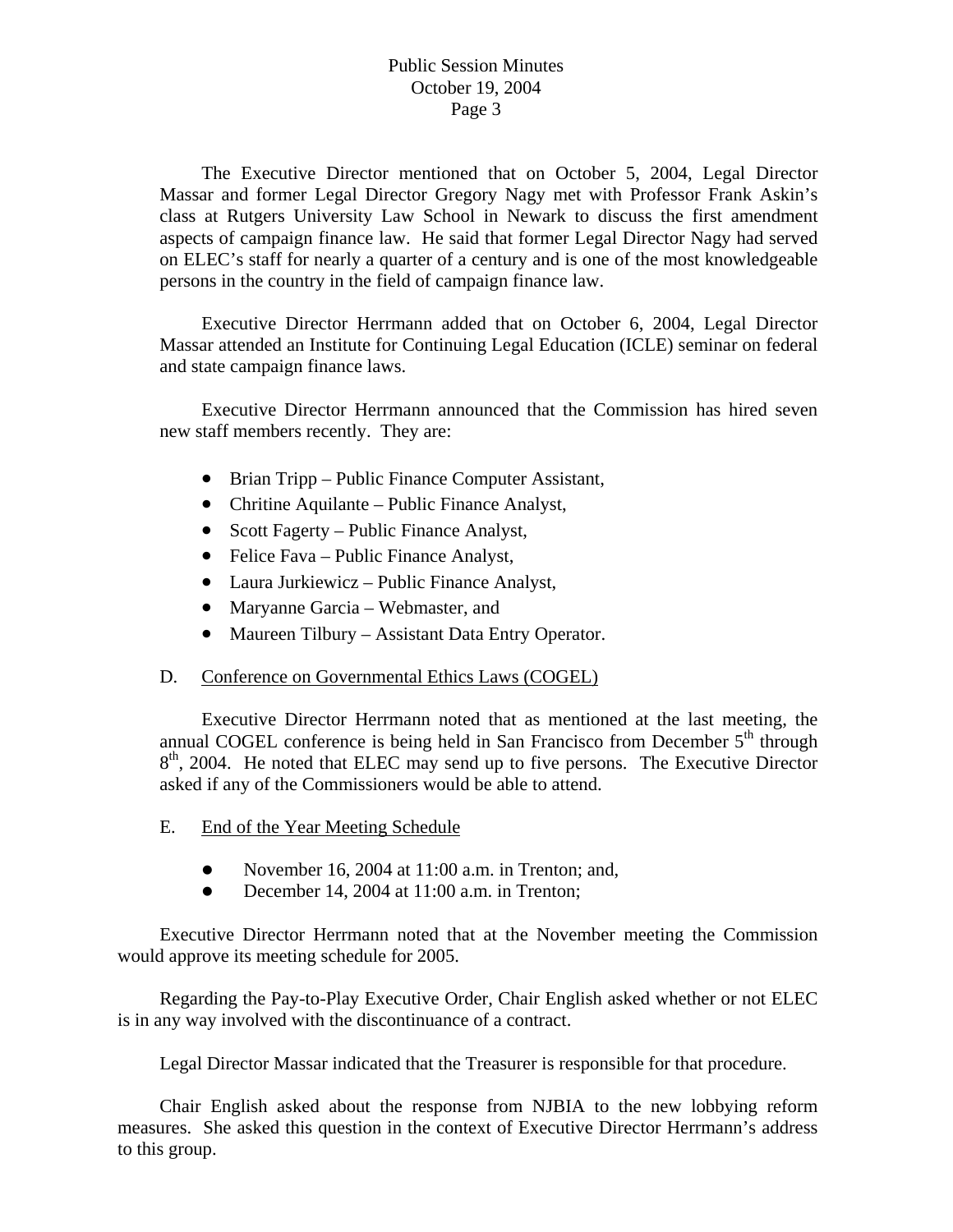Executive Director Herrmann indicated that they were concerned and apprehensive. He said that he reassured the group that ELEC would be taking a very measured, rational approach toward implementing the reforms and that the regulatory process will be very open and public.

Chair English asked: what is the goal of the process?

 Executive Director Herrmann responded that the goal of the reforms and the regulatory process is greater transparency.

Commissioner Burstein asked about the process of adopting regulations.

 Legal Director Massar stated that staff is currently researching statutes and regulations in other jurisdictions concerning the expanded scope of the lobbying law. Staff expects to present draft regulation text concerning the new lobbying laws for the Commissioners' review in the near future.

 Executive Director Herrmann said that the regulatory process was much like the legislative process in that ELEC's staff, akin to legislative services, prepares regulatory proposals and presents them to the Commission. The Commission then reviews the proposed changes, in some instances changes the proposals, then introduces the amended rules, and ultimately adopts the proposed regulations in some form. He said that the Commissioners make policy. Executive Director Herrmann said that the process is very public and includes public hearings.

Commissioner Davis queried about the 20-hour threshold with regard to lobbying.

 Executive Director Herrmann explained that if time spent in preparation, travel, and actual communication with a public official adds up to 20 hours, a paid individual becomes a governmental affairs agent and must register with the Commission. Legal Director Massar stated also that once an individual is a paid governmental affairs agent, that individual must file quarterly and annual reports with the Commission.

 Commissioner Burstein stated that it seemed as if there is an honor system at play with regard to potential individuals reporting the time they spend on lobbying activity.

 Executive Director Herrmann said that while Commission staff cannot monitor lobbyists with regard to all their activities, there is a record keeping requirement.

 Commissioner Burstein, with regard to legislation introduced by Senate President Richard J. Codey, that would remove from the Commission the authority to adjust thresholds and limits every four years, stated that because of the Commission's unique position in the process, he assumes the Commission must be careful in terms of taking a position on this bill or any other legislation. He asked if he was correct in assuming that this was the case.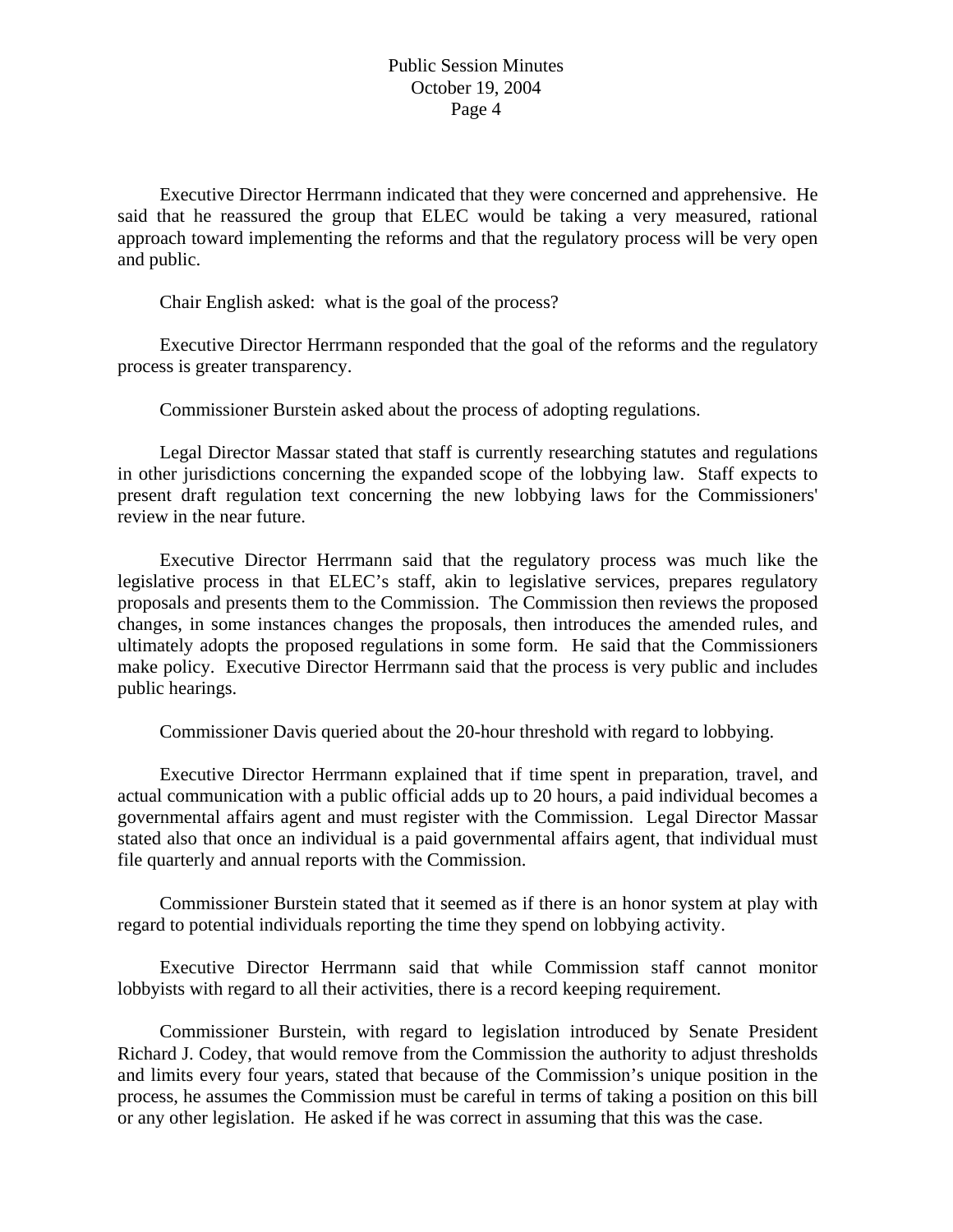Legal Director Massar noted that the bill does not cover the gubernatorial public financing program and that the Commission retains authority to adjust the limits and thresholds with regard to the gubernatorial program.

 Executive Director Herrmann concurred with Commissioner Burstein, remarking that the staff often provides technical assistance and will reiterate and apply Commission positions at legislative hearings based on recommendations made in ELEC's annual reports. He said that the Codey proposal provides ELEC with an important role to play in the process. The Director stated that it is significant that the Legislature is continuing to require the Commission to produce a report that includes the new numbers that would provide the basis for any legislative adjustments.

### 4. Resolution to go into Executive Session

 On a motion by Vice Chair Tober, seconded by Commissioner Burstein and passed by a vote of 4-0, the Commission resolved to go into Executive Session to discuss the following matters, which will become public as follows:

- A. Final Decision Recommendations in violation proceedings which will not become public. However, the Final Decisions resulting from those recommendations will become public not later than seven business days after mailing to the named respondents.
- B. Investigative Reports of possible violations, which reports will not become public. However, any complaint generated as the result of an Investigative Report will become public not later than seven business days after mailing to the named respondents.
- C. A report on requests from the public for investigations of possible violations, which report will not become public in order to protect the identity of informants and maintain the integrity of investigative procedures and priorities. However, any complaint alleging violations, which complaint may be generated as a result of a request for investigation, will become public not later than seven business days after mailing to the named respondents.

### 5. Return to Public Session

On a motion by Commissioner Davis, seconded by Commissioner Burstein and passed by a vote of 4-0, the Commission voted to return to Public Session.